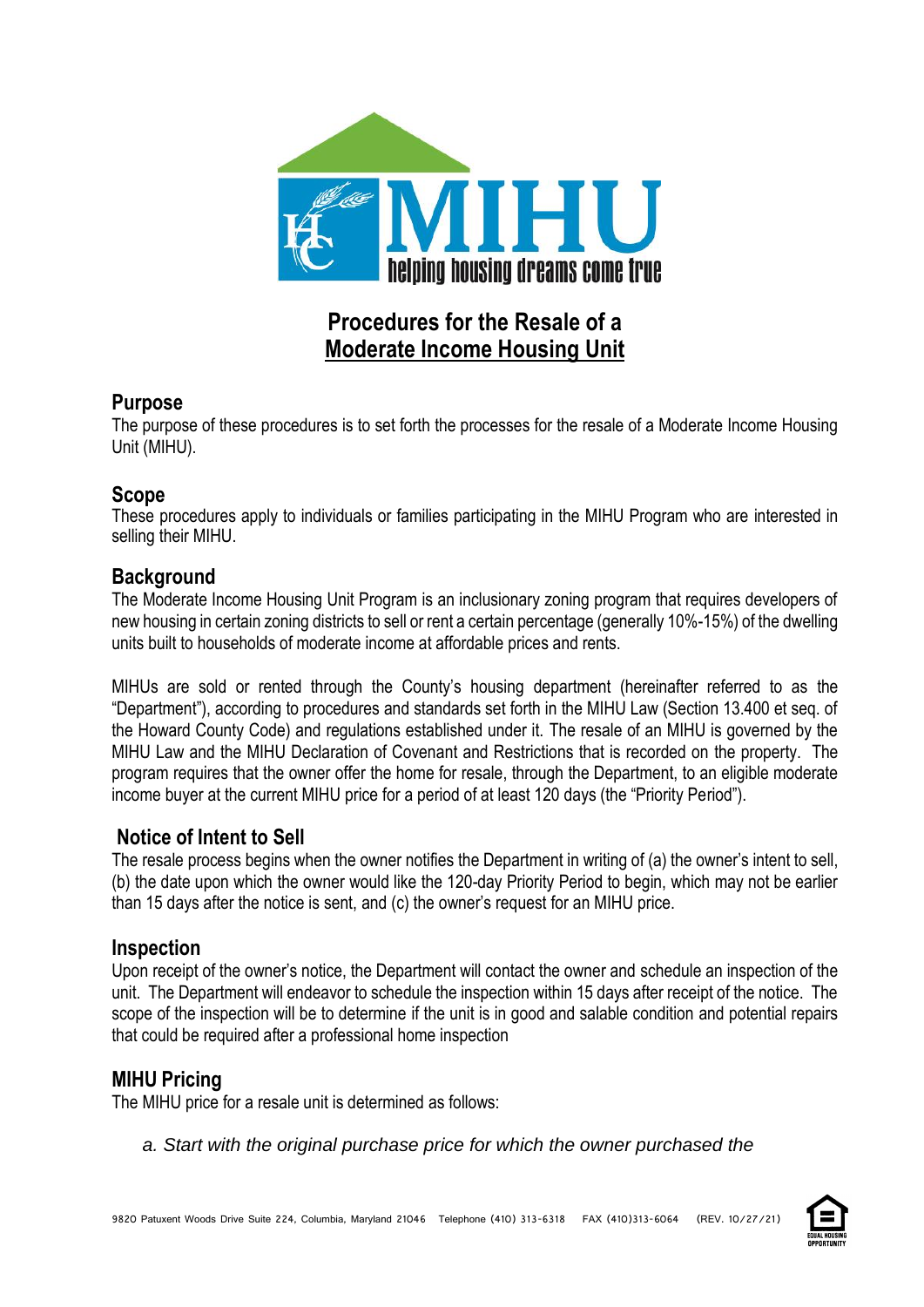*property according to the purchase contract;*

*b. Each year multiply the original purchase price by the percentage change in the most recent CPI-U or in the most recent median income whichever is less–up to a maximum increase for any given year of 3.5 percent or a minimum increase for any given year of 1. 0 percent; c. Each year add the product of the multiplication above to the original purchase price;*

*d. Add the cost of eligible capital improvements that have been approved by the County up to the time of transfer; and*

*e. Deduct the amount of any excessive damage assessment.*

The Department may adjust the price if the inspection reveals that the unit is not in good and salable condition.

Once the Department has received the notice to sell and the unit is inspected, the Department will determine and send the resale price in writing to the owner. This notice will also specify the date upon which the 120 day Priority Period begins. Owners may be required to paint the interior of the unit, replace carpet or flooring, and make repairs to all non-working items before the home can be offered for sale to prospective buyers.

#### **Marketing of the Unit**

From this point, the sales process is handled by Department staff. Staff will contact applicants from the MIHU database who are likely to be able to qualify for financing and rank them in order of priority points. Staff will then contact the owner to schedule visits by potential buyers at pre-determined dates and times. Staff will assist in the scheduling of the visit(s) and will attend the visit(s).

If there are more than two (2) pre-qualified applicants expressing an interest in purchasing the unit, they will be placed in a drawing, and one applicant (and one or more alternates) will be selected to enter into a sales agreement with the owner.

# **Sales Contract**

Once a qualified buyer has been identified by the Department, the Department will initiate the contract with the buyer and it will include the following statement:

*MODERATE INCOME HOUSING UNIT. The Buyer acknowledges that the property is a Moderate Income Housing Unit subject to property restrictions set forth in a Moderate Income Housing Unit Declaration of Covenants and Restrictions, recorded among the Land Records of Howard County, Maryland in liber\_\_\_\_\_ , folio\_\_\_\_ that runs with the property in perpetuity; that the restriction includes a provision which requires the property* be the purchaser's principal place of residence and may *be transferred in accordance with section 13.400 et, seq. of the Howard County Code; and that said Property cannot be mortgaged for more than one hundred percent (100%) of the consideration stated in this Contract.*

The owner and buyer must make a good faith effort to execute the contract in a timely manner. The contract must also contain a financing contingency clause that allows the buyer to obtain a bona fide financing commitment in an amount sufficient to enable the buyer to purchase the property.

The buyer must agree to occupy the MIHU as the principal place of residence and abide by the resale restrictions of the MIHU Program.